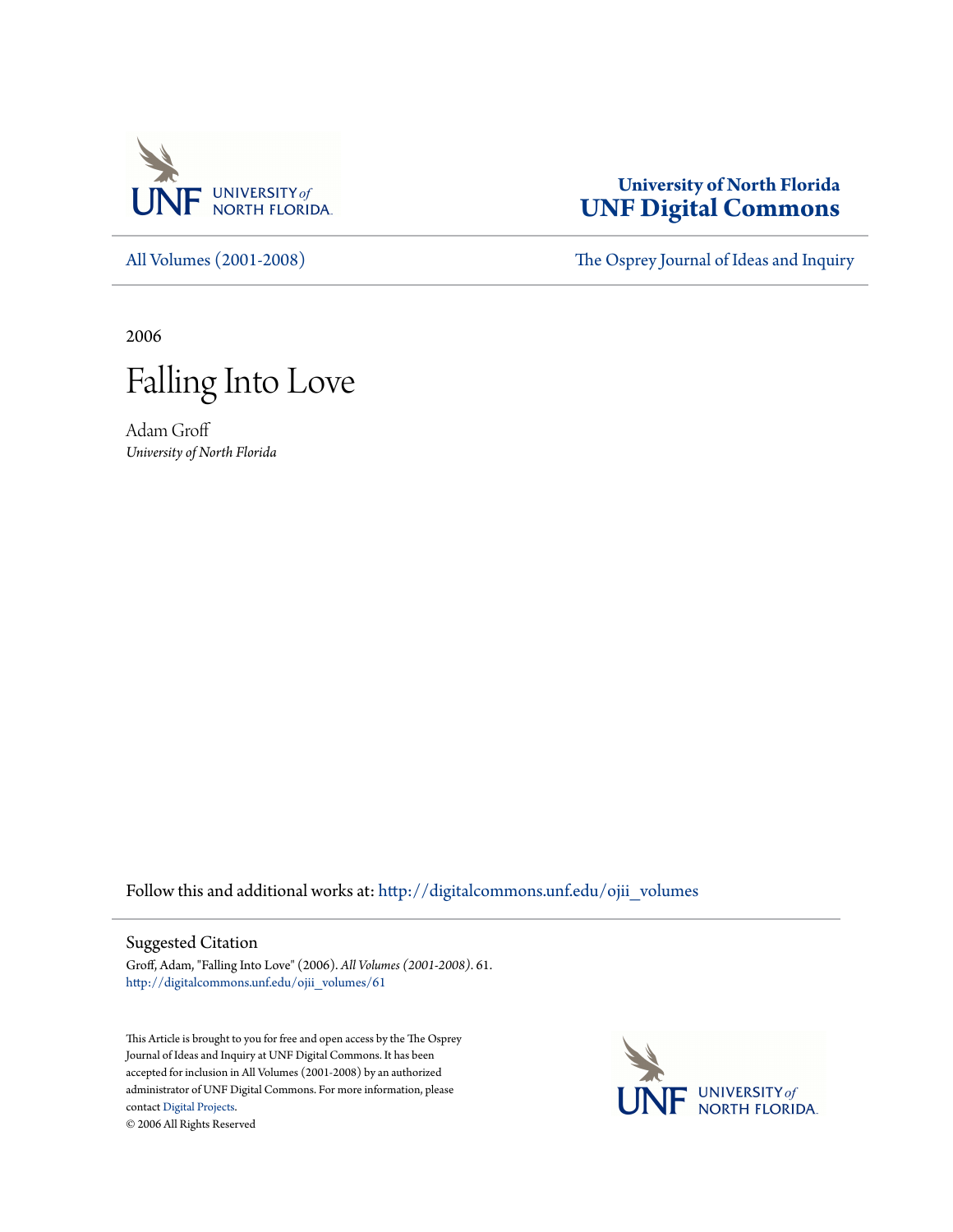## **Falling Into Love**

Adam Groff

## **UNF Writing Center Award for Fiction**

 As my body leaves the rooftop, my mind wanders. The first notion I have is the speed at which I am falling. I can only describe it as something slower than normal. I'm estimating the fall from a forty story building would normally take anywhere from five to fifteen seconds. This of course depends on the type and amount of clothing one is wearing and the accessories (i.e. watch, jewelry) accompanying an outfit. Not to mention wind conditions. Regardless, knowing death is approaching quickly, the fall to death has slowed immensely. To put it in exact terms, a fall that would usually take five to fifteen seconds takes a lifetime (a lifetime being the necessary amount of time to reflect on one's life leading up to the point of impact). For one reason or the other I am stuck in this so-called "lifetime". Basically, what looks like a short drop to the casual passerby actually seems like minutes to the person falling.

 Now that I have your attention, the first thing you must be wondering is how you are receiving this information. All logic tells you it is impossible to receive information from the dead. Let alone receive the information from a person who is in the process of committing suicide. Before I go on let me just say I will dive (no pun intended) into the term "suicide" a little later, but for now just know I am extremely uncomfortable with the term. Anyways, for lack of a better explanation, let's just say a cosmic messenger who can transcend space and time has relayed this message to you. The details, which I could go into about the messenger, are of minor importance considering the situation I am in.

 Destiny is something that I have always considered a rudimentary concept, an unimaginative word with a dry definition and nothing more. So, the information I reveal as to why I have made this deathly decision does not pertain to destiny. Destiny is a moot point and that is that. It was three days ago that I had my first vision. I will recall to you, to the best of my ability, this horrid dream of mine. My father, still and lifeless on the floor, the breath taken from his chest and his usually healthy complexion replaced with a pale tone and a splash of blood red, and me, his trusting son, standing over his body as the obvious murderer, weapon of choice in hand. This dream occurred constantly and without mercy. It took minor convincing to tell me that this vision would soon become a reality; so for the past few days I have been avoiding my father. This has been difficult considering we live together in a cramped studio apartment in the old forty-story building that I am currently falling past. My father and I have never been close, but he is my father and I do love him. You probably think I'm insane, but instead of talking to a shrink I took matters into my own hands. I took a jump.

 It must be three minutes into the fall and I'm only at the thirty-seventh floor windows. This of course is in "lifetime" and not real time. If this were in real time they would already be cleaning my splatter radius from the sidewalk. This is Old Lady Sanders' window. She always talks to me in the hallway. She seems so lonely now that her husband's gone. Whenever we talk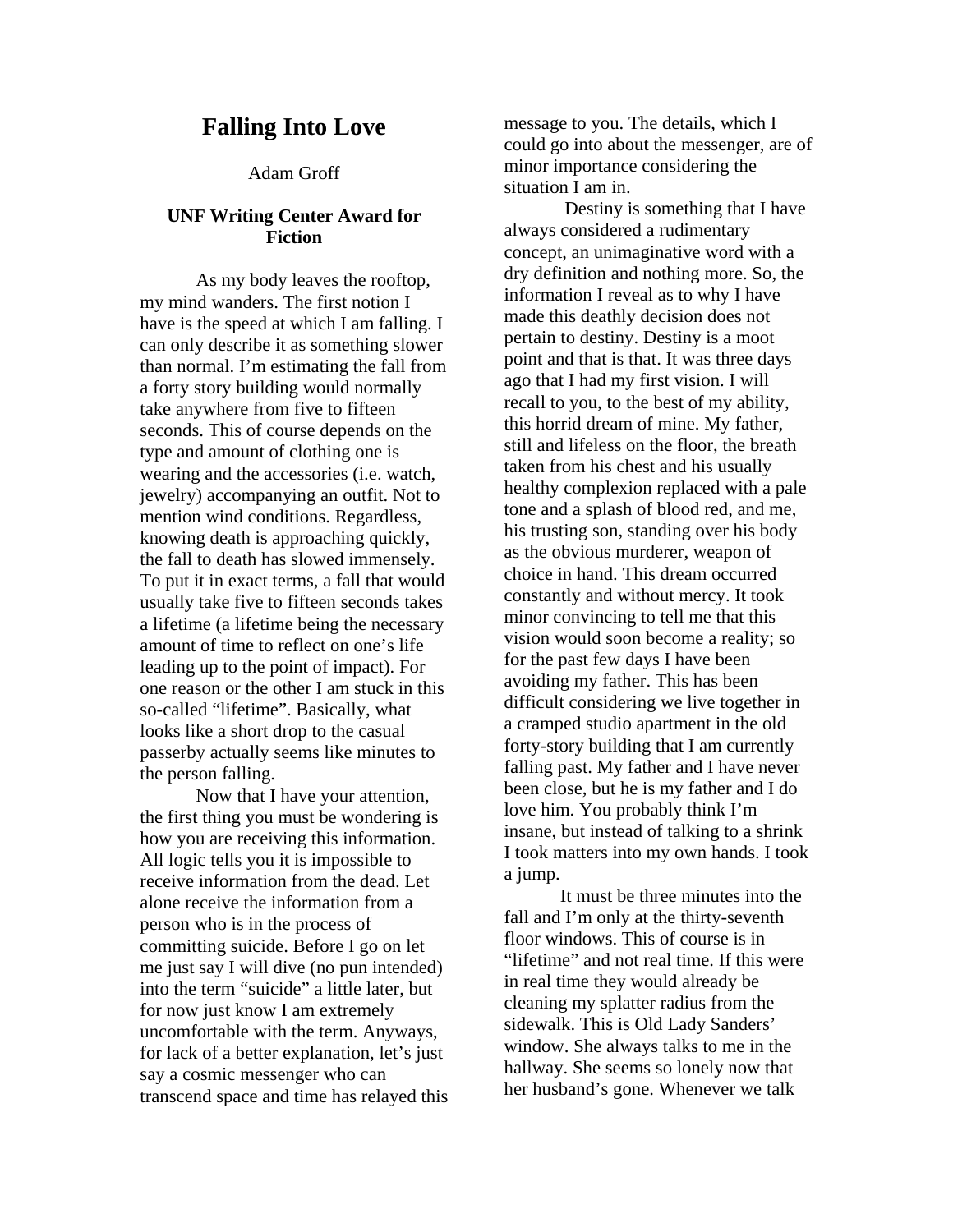she looks happy enough. This explains everything. Old Lady Sander's is smoking a joint. And from what I can see she smokes constantly. I can't believe a woman of her age smokes. Old Lady Sanders and I have more in common than I previously thought. I can only imagine the conversations we could have had if I would have known this. I don't know why but I am going to miss her. What a shame.

 There is now a little boy staring at me. I think he sees me in "lifetime". There are many people on the streets but he seems to be the only one who notices me. His eyes are perfectly affixed to my figure and the rate at which I am falling. I hope he turns before I hit. Maybe his mother will notice me and turn him away.

I'm going to call the little boy on the street Peter. Peter is my last friend on earth. I wonder what journeys Peter's life has in store for him. I want to talk to Peter and tell him this isn't the way life should be. I want to tell Peter secrets that will give him the ability to change the world. I want Peter to live life to the fullest.

Peters' eyes are formulating a plan. He is going to run down the street in "lifetime" and come back with an army of pillows for me to land comfortably on. Peter will save my life and we will become great friends. When Peter is a little older we will visit Old Lady Sanders on the thirty-seventh floor and smoke ridiculous amounts of reefer with her. She will tell us all about her husband and how he was the first man in space. Peter and I will laugh, knowing Old Lady Sanders is out of her mind. But this cannot be so. Peter, the little boy who is watching me fall, will turn around just before I hit, tug on his mothers skirt, and say, "I want to be the

president of the world when I grow up, but I want some ice cream first." Good for Peter!

 I am currently around the thirtieth floor of my building. Because my time with you is drawing to a close, this is a good time to tell you my thoughts on the term "suicide." Not because I don't think you know what it means, but because I told you I would. Webster's Dictionary defines suicide as the act or an instance of taking one's life voluntarily and intentionally, especially by a person of discretion and of sound mind. Now you see why I'm uncomfortable with the term. I don't consider myself intentionally volunteering to take my life. As for that last part of the definition, a person of discretion and of sound mind kind of reminds me of a Bob Dylan song that is, if Mr. Dylan were smoking as much weed as Old Lady Sanders seems to be. For this reason and many others I have made up my own term and definition for suicide. I like to call it "overbortion." My term spawns from the words overdue and abortion; basically an overdue abortion. This makes it easier to think of my upcoming death as having a purpose, the purpose being taking my life before I take someone else's.

 Looks like I'm passing the Russian's window. That makes this the twenty-third floor and counting. Little Peter and his mother are gone now and I'm once again all alone. I never understood the Russians. They are these married couple, from Moscow, in their mid thirties who work across the street at Giuseppe's Deli. All day long, roughly thirteen hours, they mop gritty floors, clean dirty dishes, and bus food-covered tables. But for some reason they are always in a good mood. They always seem to be happy and happy with each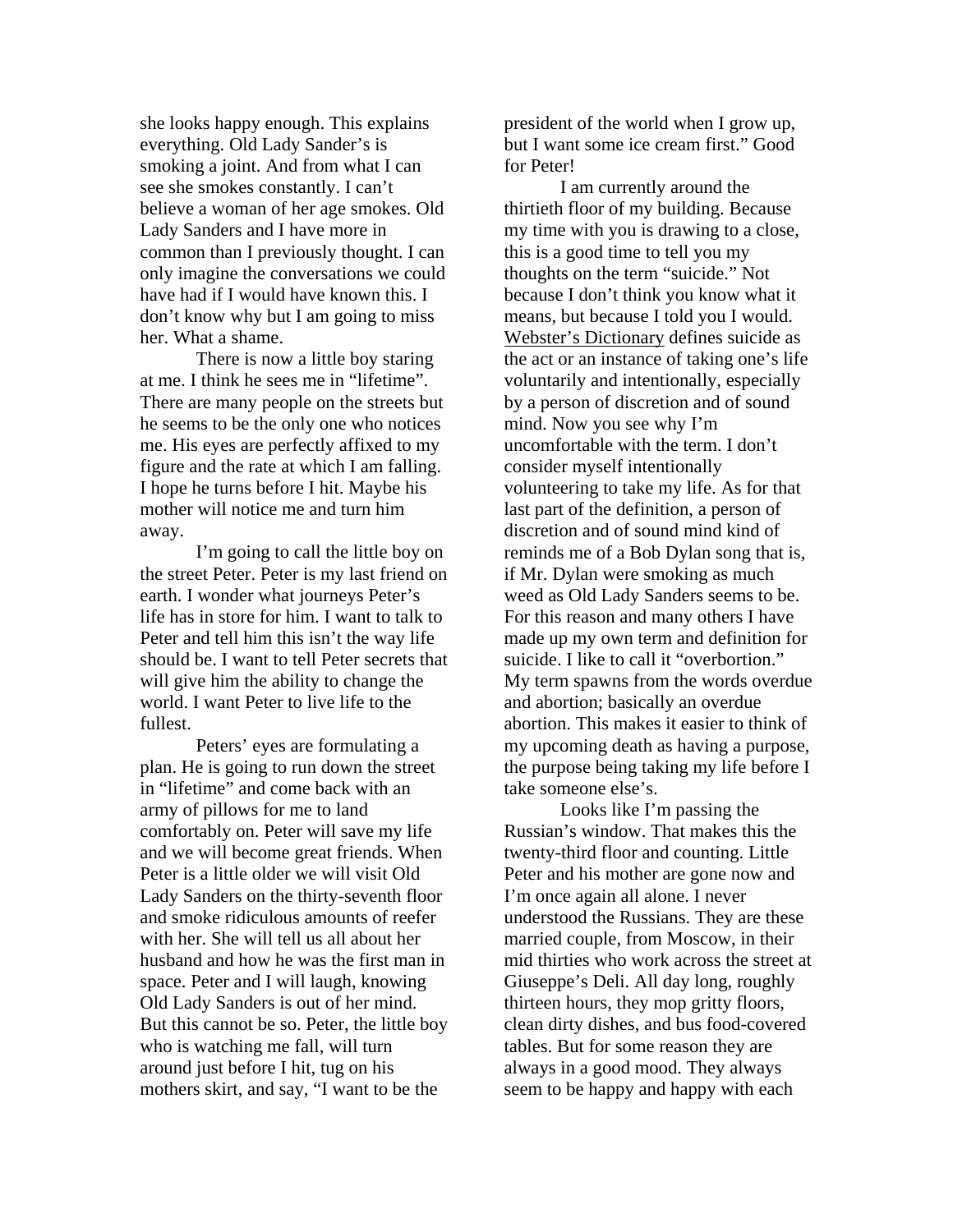other. I don't know their names because I can never understand their heavy accents. Just like Old Lady Sanders' window, my fall and this pass is again explaining everything.

 The two Russians make no money and work all day long just to be with one another. Right now they are in their tiny apartment making love. This is not sex, but love. What they are doing is not anything dirty or wrong; it's beautiful. It looks like every chance they get, they make love. That's what gets them through each day, that's what makes them smile, that's what makes them happy: each other.

I'm beginning to feel like I'm in love too. In love with Old Lady Sanders and her grey, weathered skin, her oversized red-framed glasses and sunbonnet, her fifteen or so plump cats all named Buttercup, her tired smile and limp leather hands, her copious amounts of marijuana and her tiny white cardigan she wears even when it's warm. In love with little Peter who dreams of the future but is concentrating on being a kid. His blue cap and mustard-stained super hero shirt, his brave mother whose hand he holds and the fact that he saw me, if only for an instant. In love with the Russians and their love for one another, their steady work ethic and complicated language barrier, their glances at one another across Giuseppe's as if to say, "You and me kid, you and me." Most of all, I'm in love with the world.

Now I have eighteen or so stories to go and no more friendly windows. No one has noticed me yet besides Peter, and he is gone. At this point I wish Mother Earth would swallow me whole. While we're on the subject of wishes I equally wish I could just fly away. Never see this place again. Forget about my father and all my problems. Speaking of

my father he should be getting home from work right around this time. He might even be the first to see my body flat on the pavement. Being the anal retentive man he is, the first thing he'll probably do is run upstairs, get a spatula and some bleach, scoop me up and clean the sidewalk before the cops arrive. When the cops finally do come, two hours after the incident, he'll tell the cops it was just an accident and send me to my room without dinner. After an hour or two he'll knock on my door offering me a lucrative business opportunity that we, as partners, could execute that includes an appearance on a day time talk show and a place in one of those believe it or not magazines where I will be generally known as The Flattest Man in the World. Peter will be my number one fan, the Russians will bathe in Giuseppe's dishwater, and Old Lady Sanders will use me as a throw rug. Perfect!

The initial excitement of height has worn off now that I am in the lower teens of this old grey stucco building. Although I am more relaxed, I am still in "lifetime." As my imagination goes from running wild to a steady pace I can't help but think about the landing. Will I feel anything? A barrage of images runs through my mind as I begin to imagine, in vivid detail, my landing. There are various types of stage plays, yes, stage plays, I am now acting out in my head that I have decided to tentatively entitle This Land is My Land. There are three plays total. They are all of course oneact shows where I, the great hero, plunge to my death in an effort to save an innocent life. The plays will be considered new-wave because dialogue will be non-existent, replaced instead with technically complicated, highly coordinated action sequences.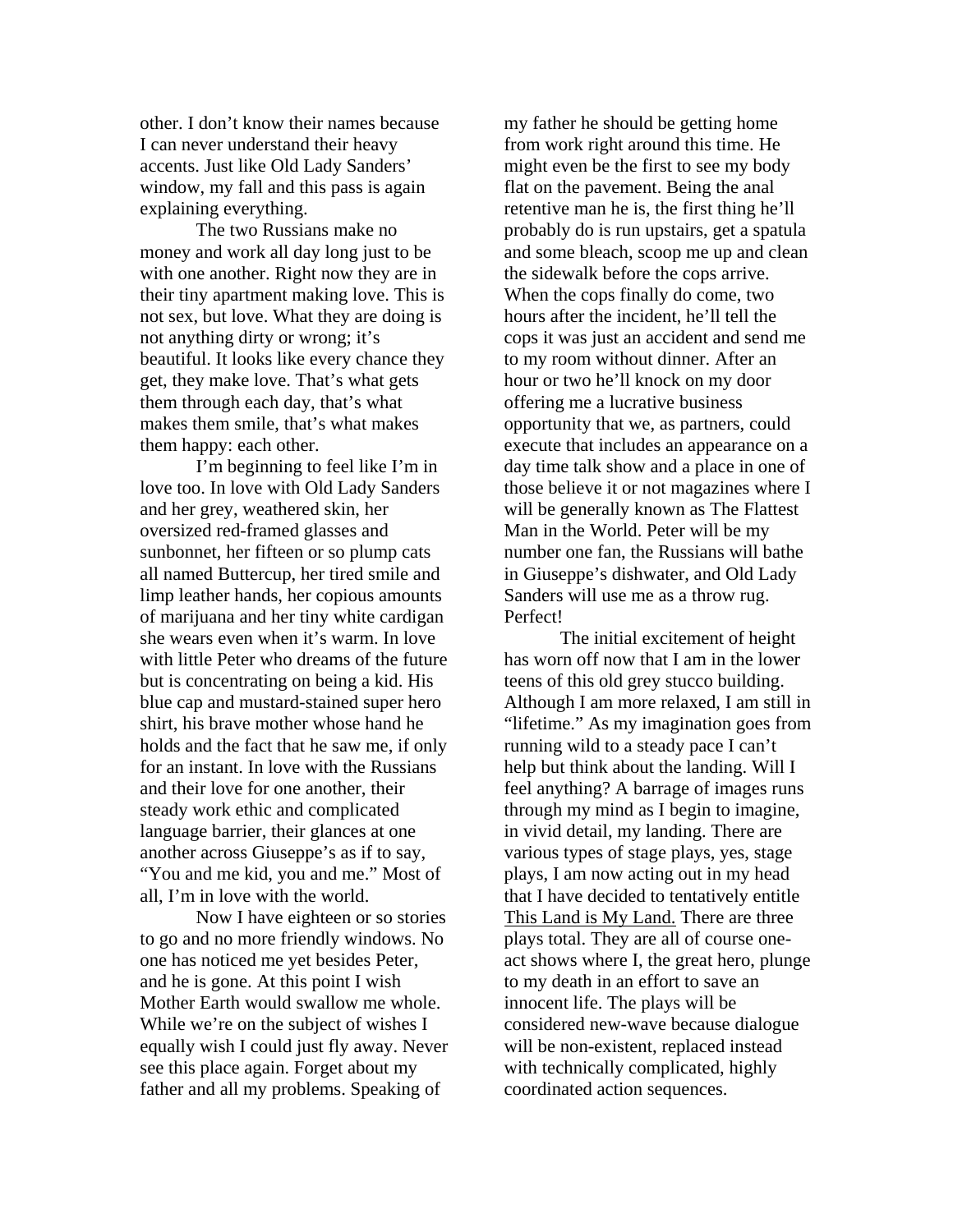Eventually, long after my death, my play will hit Broadway and I will become famous. Not famous for being a brilliant playwright, but famous for being a brilliant dead playwright. My vision will sweep the nation and my play will be seen in theatres coast to coast.

The first act that comes to mind is a tremendous clash between pure hope and utter despair. As my barreling body finally makes contact with the sidewalk I will discover a completely different sensation than previously expected. Instead of becoming a vertically challenged human paperweight, I will splash into a cool, blue liquid. This will instantly revitalize any weakness prior to my "dive". After sinking towards what I think is the bottom of this beautiful abyss, realizing I'm not dead, I will swim my way towards the water's surface. When I emerge I will find that I am not myself anymore. I will peer at my reflection in the water and notice wings protruding from my back. Taking a few seconds to find which set of muscles moves my newly acquired extensions (happens to be the tip of the shoulder blade), I will proceed to fly from the refreshing blue. For the moment, my previous wish of flying away from my worries will seem as though it has come true. That is until I find I have no control over my feathered friends. I will ascend to the height of the tallest structure in town only to be flown directly back into the blue abyss at a speed I cannot fathom. This time instead of splashing into the blue liquid, the waters will have turned red and boiling. The impact will be followed with screams of pain and agony, but surprisingly not mine. Onlookers, hundreds of onlookers, will be yelling from their rusted metal boats, hands covering faces, searching for mercy as

they navigate the changed waters. I on the other hand will not be screaming, but drowning, my screams muffled by the red.

The second act that comes to mind, from what I can tell, is much different and more pleasant. It has to do with reproduction. Not the type of reproduction that is sexual, but an instant type of reproduction. Again, my body will be barreling towards the ground at an uncanny speed. This time there is no water. My body will make contact with the rough cement. Instead of instant death there will be instant rebirth. Not the type of rebirth accompanied by a musty old book with a cross and suspicious priest who tells me his religion is the only way. No, I've tried that before and look where it got me. I'm talking about the type of rebirth that multiplies. As my body drives into the cement I will break into a thousand pieces. I know what you're thinking, why not a million pieces? Well, simply put, I'm not that ambitious or greedy. In this case a thousand pieces is perfect, flawless even. These so called "pieces" will not be parts of what once was considered a whole. They will transform into tiny versions of me. Call them shattered examples of a former whole. They (they being much smaller versions of me) will go off in their own separate directions. They will be just as intelligent, just as capable as the original. They will begin tiny families with those who have taken the same journey as I, and whose shattered pieces have done the same as mine. The offspring of the tiny families will then have offspring of their own and so on and so forth. Eventually I, along with many others, will become part of a larger existence that of which is not known, or for that matter, talked about in regular